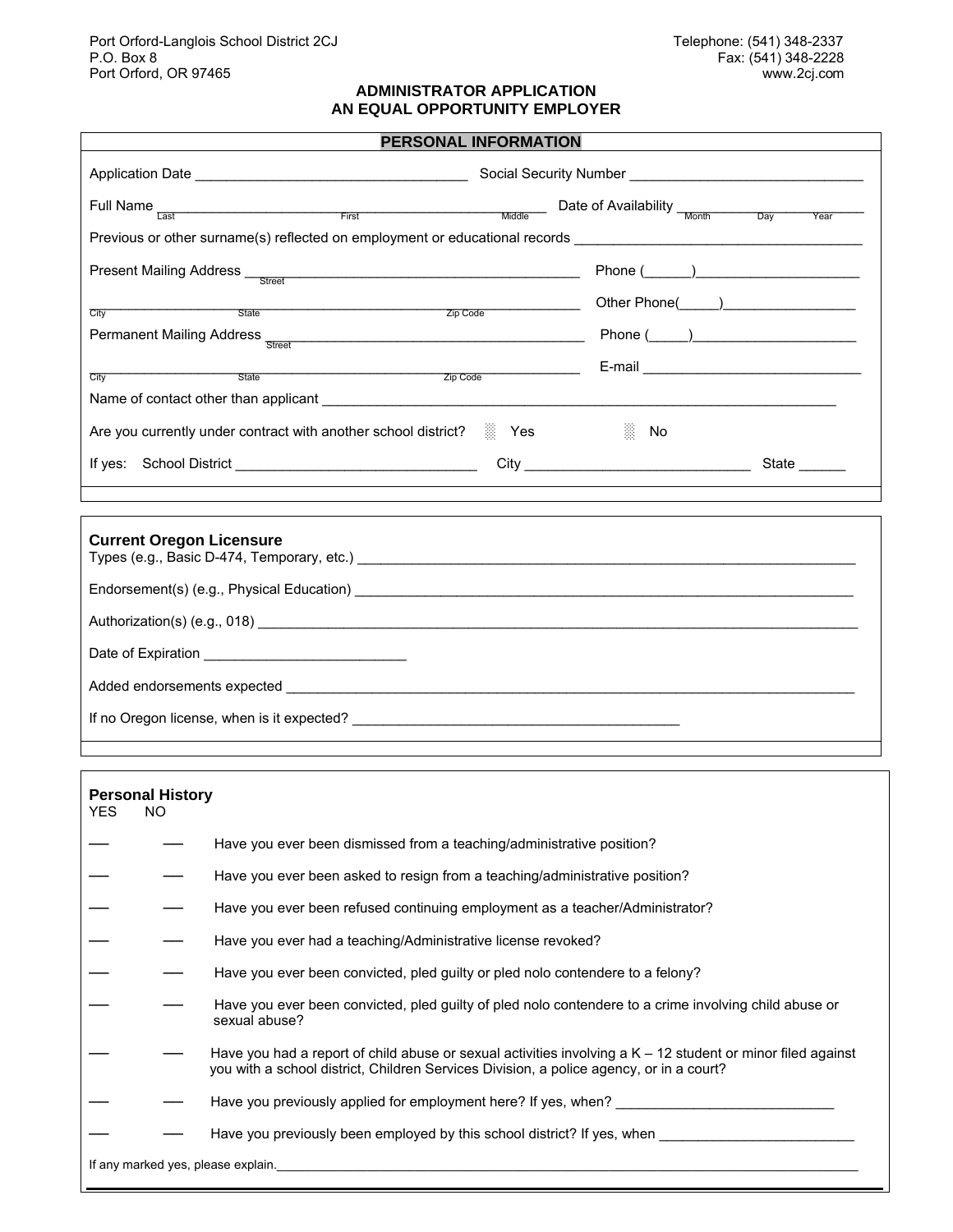## **EDUCATIONAL/WORK EXPERIENCE**

| EDUCATIONAL AND PROFESSIONAL BACKGROUND     |                                  |                          |                           |  |  |
|---------------------------------------------|----------------------------------|--------------------------|---------------------------|--|--|
| Colleges, Universities<br>Name, City, State | Dates Attended<br>Mo/Yr to Mo/Yr | Type of Degree<br>Earned | Major &<br>Minor (if any) |  |  |
|                                             |                                  |                          |                           |  |  |
|                                             |                                  |                          |                           |  |  |
|                                             |                                  |                          |                           |  |  |
|                                             |                                  |                          |                           |  |  |
|                                             |                                  |                          |                           |  |  |
|                                             |                                  |                          |                           |  |  |

| PROFESSIONAL EXPERIENCE |         |            |       |                    |
|-------------------------|---------|------------|-------|--------------------|
|                         |         | Dates of   | Total |                    |
| Employer                | Address | Employment | Years | Reason for Leaving |
|                         |         |            |       |                    |
|                         |         |            |       |                    |
|                         |         |            |       |                    |
|                         |         |            |       |                    |
|                         |         |            |       |                    |
|                         |         |            |       |                    |
|                         |         |            |       |                    |
|                         |         |            |       |                    |
|                         |         |            |       |                    |
|                         |         |            |       |                    |
|                         |         |            |       |                    |
|                         |         |            |       |                    |
|                         |         |            |       |                    |
|                         |         |            |       |                    |
|                         |         |            |       |                    |
|                         |         |            |       |                    |
|                         |         |            |       |                    |
|                         |         |            |       |                    |
|                         |         |            |       |                    |
|                         |         |            |       |                    |
|                         |         |            |       |                    |

| <b>REFERENCES</b>                                                                                                                                                     |                   |                             |                      |  |  |
|-----------------------------------------------------------------------------------------------------------------------------------------------------------------------|-------------------|-----------------------------|----------------------|--|--|
| Give references (a minimum of three), of individuals, especially supervisors, with first-hand knowledge of your character,<br>personality, and educational abilities. |                   |                             |                      |  |  |
| Name                                                                                                                                                                  | Position/District | Relationship with Applicant | <b>Phone Contact</b> |  |  |
|                                                                                                                                                                       |                   |                             |                      |  |  |
|                                                                                                                                                                       |                   |                             |                      |  |  |
|                                                                                                                                                                       |                   |                             |                      |  |  |
|                                                                                                                                                                       |                   |                             |                      |  |  |

| <b>Citizenship:</b> Are you a U.S. citizen or otherwise legally authorized to work in the U.S.?                                                                                                                     | Yes | <b>No</b> |
|---------------------------------------------------------------------------------------------------------------------------------------------------------------------------------------------------------------------|-----|-----------|
| Health: Is your physical/mental health condition such that you can fulfill the essential job functions of the Administrative work for<br>which you are applying (either with or without reasonable accommodations)? | Yes | No.       |